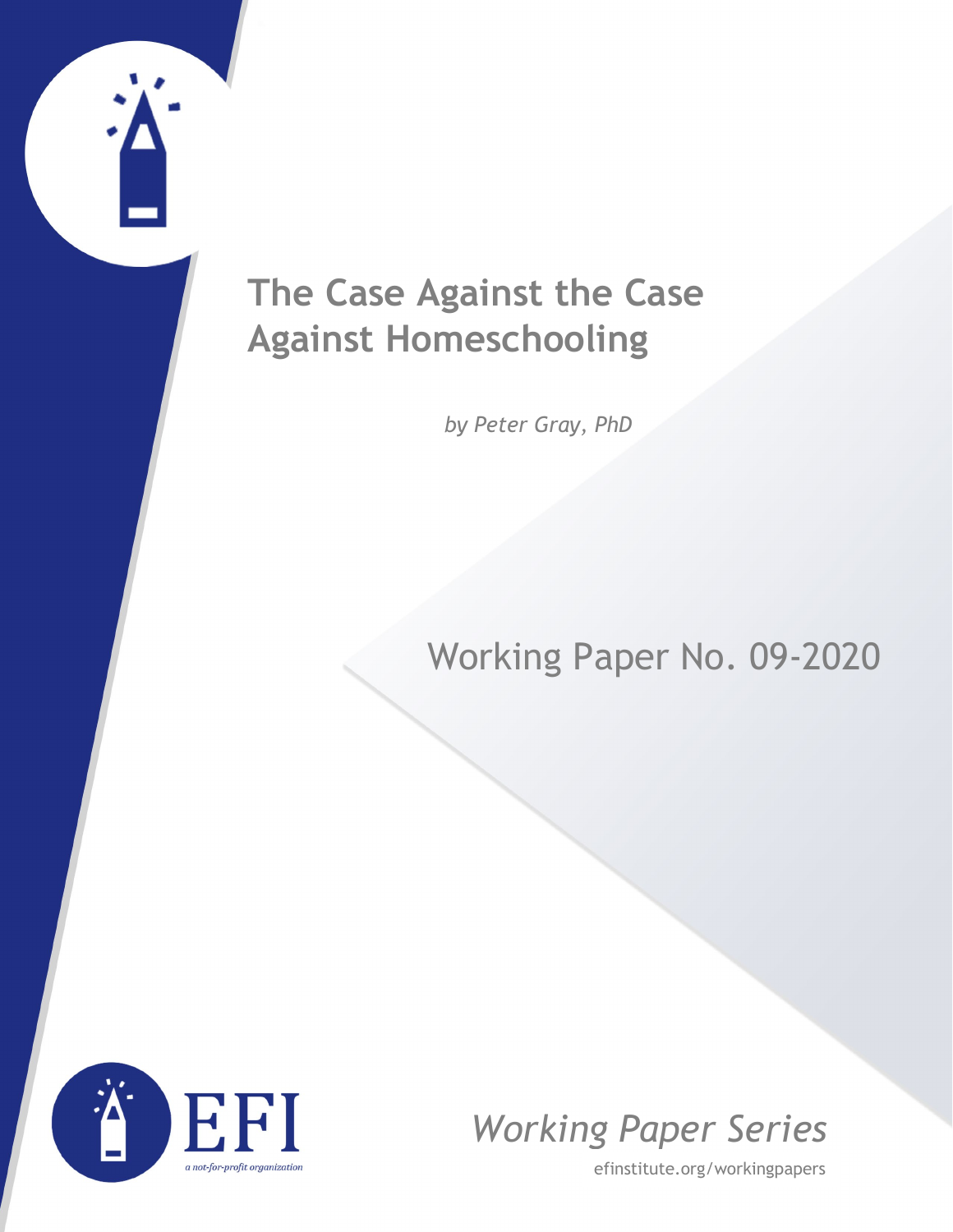*Editor's Note: This article was posted on Psychology Today's website and is based on an address delivered by the author during a livestream event hosted by the Harvard Kennedy School titled: "The Disinformation Campaign Against Homeschooling" on 1 May 2020*

# The Case Against the Case Against Homeschooling

By Dr. Peter Gray

An article [\(here\)](https://harvardmagazine.com/2020/05/right-now-risks-homeschooling) published in the May-June 2020 issue of Harvard Magazine sent shock waves through the homeschooling community. At the top of the article, entitled *The Risks of Homeschooling*, is a drawing of a forlorn girl looking out of the barred windows of a tiny house where one of the walls is composed of books labeled "Reading, Writing, Arithmetic, and Bible." What she sees outside are children—presumed to be public-school children—joyfully skipping, chasing, and in other ways playing. Yikes.

The article then goes on to summarize the view of Elizabeth Bartholet, a Harvard law professor who contends that homeschooling should either be banned or severely regulated. The words in the article misrepresent homeschooling to a degree that is almost as ludicrous as the drawing at the top. If I didn't know better, I would think it was satire. I thought, surely, someone smart enough and academically skilled enough to be hired as a professor at Harvard Law can't be this foolishly wrong. So, I decided to read the 80-page article that Bartholet had published in the Arizona Law Review [\(here\)](https://arizonalawreview.org/homeschooling-parent-rights-absolutism-vs-child-rights-to-education-protection/), entitled *Homeschooling: Parents Rights Absolutism vs. Child Rights to Education and Protection*. Oy. She is this foolishly wrong.

Before summarizing what is wrong with Bartholet's arguments, let me start by agreeing with her on one point. It absolutely true that some parents who are seriously neglectful or abusive of their children use homeschooling as a cover. Child abuse is a very serious problem and I believe, as does Bartholet, that the state has an obligation to protect children from abuse. States need to have clear definitions of abuse and means to enforce laws against such abuse in all families, whether they are homeschooling families, public schooling families, or private schooling families. But that is the end of my agreement with Bartholet.

I have chosen to organize my case against Bartholet's case against homeschooling by focusing on three terms that she uses in the title of her Law Review article: *Child rights*, child *protection*, and *education*.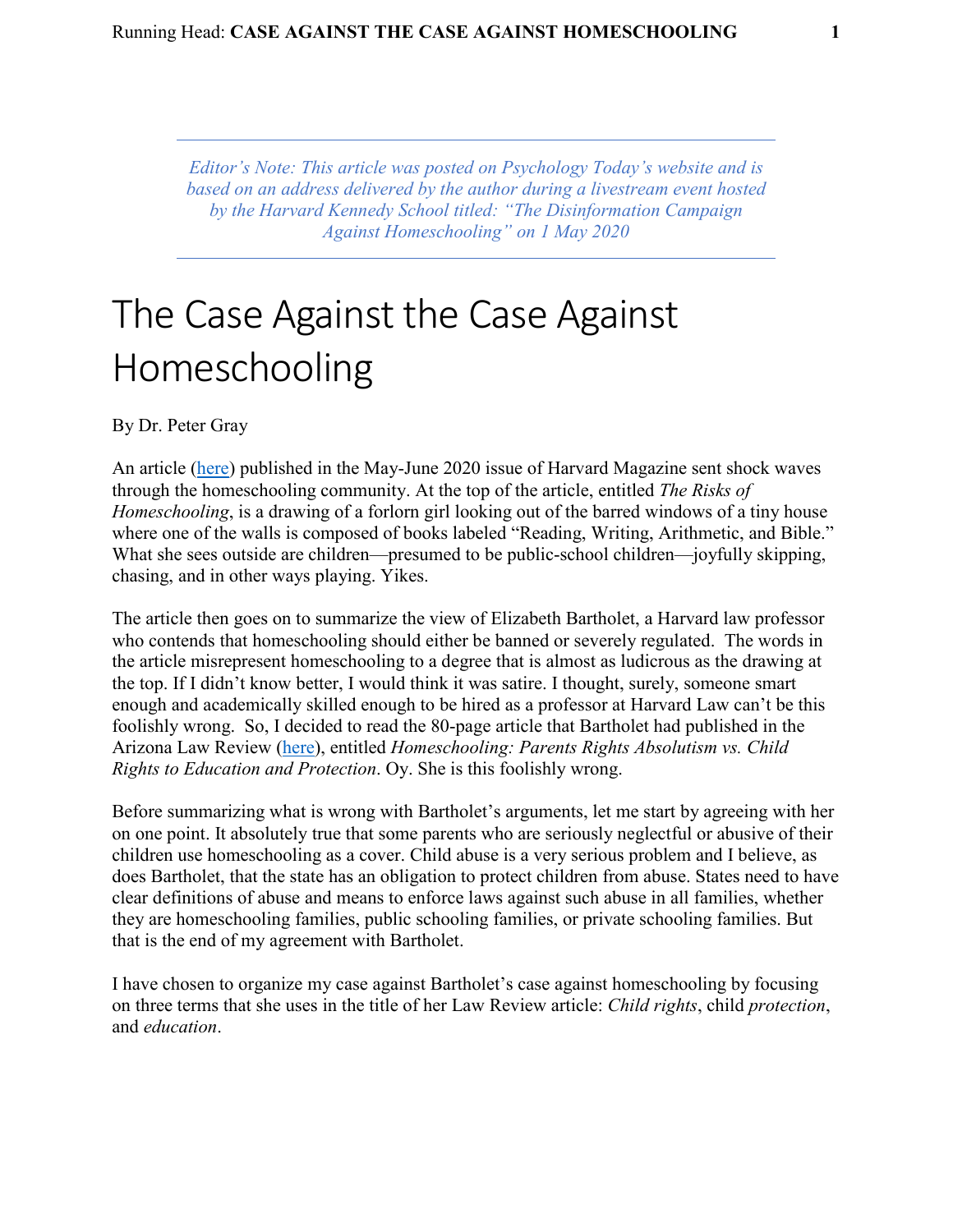### **Child Rights**

Bartholet, with no hint of irony, contends that children have the *right* to a government-enforced compulsory education. Think about that for a moment. A right that you can't refuse. A perfect example of Orwellian doublespeak if ever there was one. Somehow, according to Bartholet's logic, a state that forces children to attend the state schools is respecting children's rights, but a family that offers their child the option of homeschooling is not.

The Bill of Rights in the U.S. Constitution was designed to guarantee such rights as freedom of speech, freedom of the press, freedom of assembly, and liberty. All of these rights are violated for children in school. Liberty is the basic right; the others are correlates of it. Amendment 5 in the Bill of Rights declares, "No person shall be deprived of liberty without due process of law." Nowhere in the Constitution, or anywhere else in law that I know of, is there any statement that a human child is not a person. Yet children are regularly deprived of liberty without due process of law when they are sent against their will to school.

It's obvious that compulsory schooling (which literally means forced schooling) is an assault on children's liberty. Children are required to go to school, and in school, they are not free. In fact, children are more deprived of their liberty in school than adult criminals are in prison. They are told exactly where they must be and what they must do almost every moment; freedom of speech and assembly are banished; they have no say in the rules they must follow; and when they are accused of violating a rule, there is no due process in determining guilt or innocence or what their punishment will be.

Sometimes people say that a child's experience at school is like an adult's at work, but that is a delusion. A job might sometimes feel like prison, to some adults, but school *is* a prison. Adults are not forced by law to work at a particular job, and adults are always free to quit. Involuntary servitude is illegal for adults; it's called slavery.

I don't know of any adults who would willingly accept a job where they are so tightly micromanaged as children are at school; a job where you can't talk with your co-workers, can't leave your seat without permission, and are continuously monitored, tested, and compared with your co-workers in a manner almost deliberately designed to shame.

More than a century ago we banned full-time child labor for children, believing it was not good for them. But now schooling has become, in time commitment, the equivalent of a full-time job and, in onerousness, something worse than the kind of full-time job that adults would tolerate. And now here's another right that I think should be enshrined: *The child's right to be a child*. Children are by nature curious and playful. There's a reason for that. Self-directed exploration and play are how they learn. Children were designed by nature to educate themselves by playing and exploring. And yet our schools shut off these natural ways of learning. Homeschooling is a way to open them up.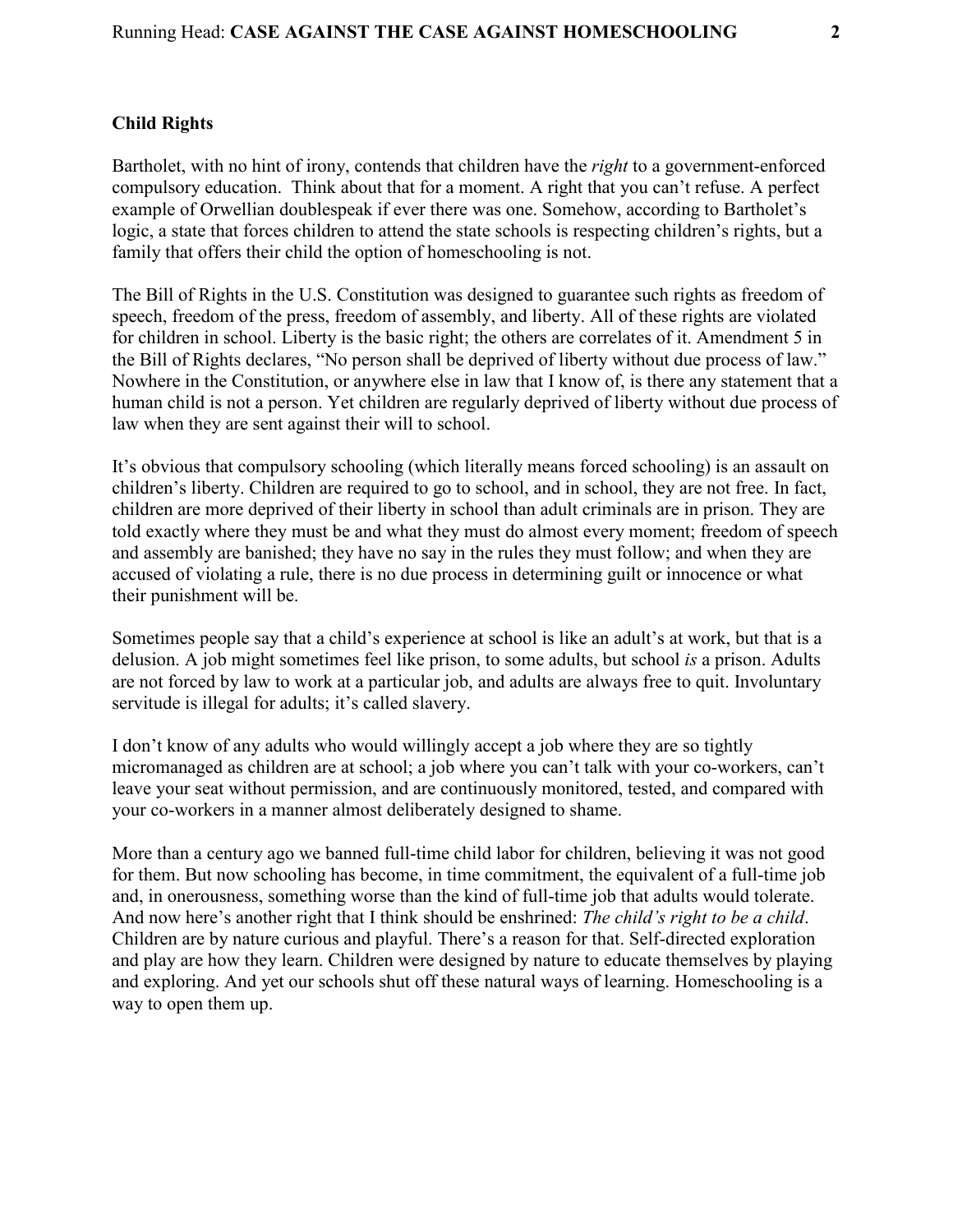#### **Child Abuse**

As I said, I deplore child abuse in all forms, and I agree with Bartholet that we need better protection against the abuse that occurs within families. What Bartholet overlooks is that school itself can be abusive and that many families who remove their children from school are doing so precisely to protect them from abuse.

The harm being done to children by forced schooling has been documented in many research studies. Such research (which I previously reviewed and documented [here a](https://www.psychologytoday.com/us/blog/freedom-learn/201609/what-if-medicine-s-first-principle-were-also-education-s)nd [here\)](https://www.psychologytoday.com/us/blog/freedom-learn/201805/children-s-teens-suicides-related-the-school-calendar) has, for example, shown that:

- (a) children are less happy—more anxious, angry, and bored—in school than in any other setting in which they regularly find themselves;
- (b) when adults are asked about traumatic experiences in their childhood the most commonly reported instances are abuse that occurred in school, primarily from teachers;
- (c) hair cortisol level (a measure of chronic stress) was significantly higher in children two months after they started kindergarten compared to two months before they started;
- (d) school-aged teenagers are the most stressed-out people in America and 83% of them cited school as a major source of their stress if not *the* major source; and
- (e) the rates of emergency mental health visits, suicide threats, and actual suicides for school-aged children are roughly twice as high during months when school is in session as during periods of vacation from school.

Bartholet, in poorly documented or undocumented statements, claims that most families that homeschool are doing so for religious reasons (which she assumes to be a problem because she equates religiosity with narrow mindedness); but the only systematic nationwide data on reasons for homeschooling indicate that a far more common reason is to protect children from harm. In their most recent nationwide survey, the U.S. Department of Education found that only 12% of homeschooling families reported homeschooling primarily for religious reasons. In contrast, 29% cited their concern about the lack of safety of the school environment as their primary reason and 74% cited that as one of the reasons. Other common reasons checked included the special needs of the children, which the school couldn't meet, and illness or physical disabilities that the school could not appropriately accommodate.

On the basis of available evidence, it is absurd to believe, as Bartholet apparently does, that the total amount of hurt done to children would go down rather than up if homeschooling were outlawed.

### **Education**

Bartholet, in her article, contends that one of the ways that homeschooling abuses children is by depriving them of an education. She argues, essentially, that if homeschooling is allowed at all it should be allowed only for families where a parent is qualified to teach the standard school curriculum and that homeschooled children should be tested regularly by the state to be sure they are learning that curriculum. Apparently, to Bartholet, *education* is whatever the state decides to include in their curriculum, and children who are not learning those particular things, on the